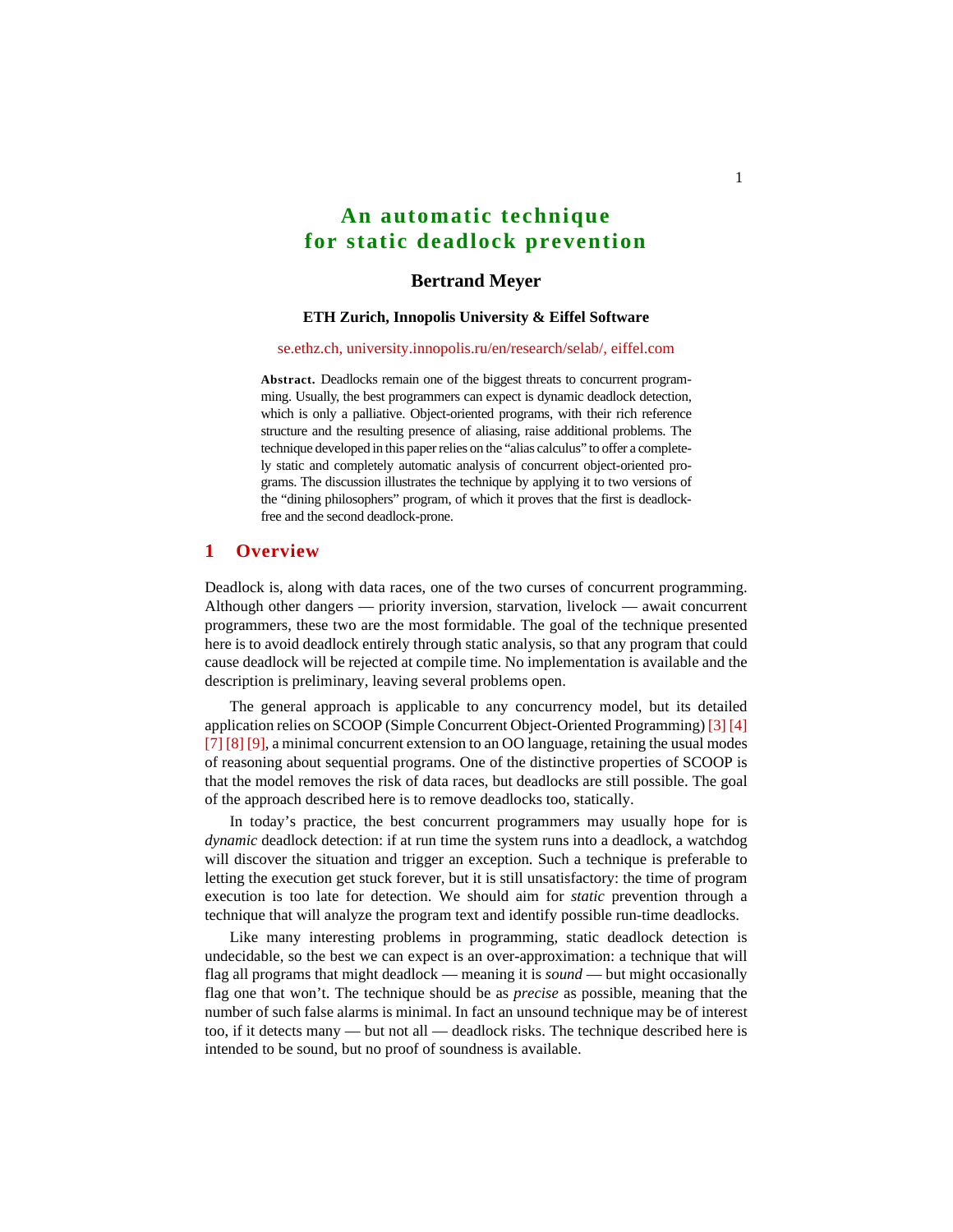The approach relies on two key ideas. The first idea is that deadlock prevention means finding out if there is any set of processors whose *hold sets* and *wait sets* are mutually non-disjoint. The second idea is that in an object-oriented context, with references and hence possible aliasing, we can compute these sets by applying *alias analysis* to get a model of the processors associated with concurrent objects, and hence of their [ho](#page-10-0)ld and wait sets. The key supporting tool in this step is the **alias calculus**, a technique developed by the author and colleagues for fully automatic alias analysis. Section 7 is a hands-on application of the resulting technique to two programs implementing solutions to the well-known "dining philosophers" problem; the analysis proves that the first version — the standard SCOOP solution of this problem — is deadlock-free, and that the second version, specifically contrived to cause potential deadlocks, can indeed result in a deadlocked execut[io](#page-1-0)n.

The discussion begins with a general formalization of the *deadlock condition*, applicable to any concurrency framework (section 2). Based on this model, a general strategy is possible for detecting de[ad](#page-3-0)lock statically; the principle is that deadlock m[ay](#page-3-1) arise if [th](#page-7-0)e "hold sets" and "wait sets" of a set of processors are not pair-wise disjoint. This strategy is the topic of section 3. After a [sh](#page-8-0)ort reminder on SCOOP in section 4, section 5 shows ho[w t](#page-3-0)o produce a deadlock in SCOOP; the design of the model makes such a situation rare, but not impossible. Section 6 refin[es](#page-10-0) the general deadlock detection technique of section 3 to the specific case of SCOOP, showing the crucial role of alias analysis, as permitte[d](#page-13-2) by the alias calculus. Section 7 shows the application to an important and representative example problem: dining philosophers, in the case of two components. Section 8 lists the limitations of the present state of the work and the goals of its future development.

Although the literature on deadlock prevention and detection is huge, there is (to my knowledge) no precedent for an approach that, as presented here, permits static deadlock analysis for concurrent object-oriented programs by relying on alias analysis. This is the reason for the restricted nature of the bibliography.

### <span id="page-1-0"></span>**2 General deadlock condition**

Deadlock is, as mentioned above, only one of two major risks in traditional concurrent programming. It is closely connected to the other one, data races. A data race arises when two concurrent program elements access and modify data in an order that violates their individual assumptions; for example, if each tries to book a flight by first finding a seat then booking it, some interleavings of these operations will cause both to believe they have obtained a given seat. The remedy is to obtain exclusive access to a resource for as long as needed; but then, if concurrent elements share more than one resource and they obtain exclusive access through locking, the possibility of *deadlock* looms: the execution might run into a standstill because every element is trying to obtain a resource that one of the others has locked. In the flight example, one client might try to lock the seat list then the reservation list, and the other might try to lock them in the reverse order, bringing them to an endless "deadly embrace", as deadlocks are also called. This analysis indicates the close connection between the two plagues: to avoid data races, programmers lock resources; but the ability of multiple clients to lock multiple resources may lead to deadlock.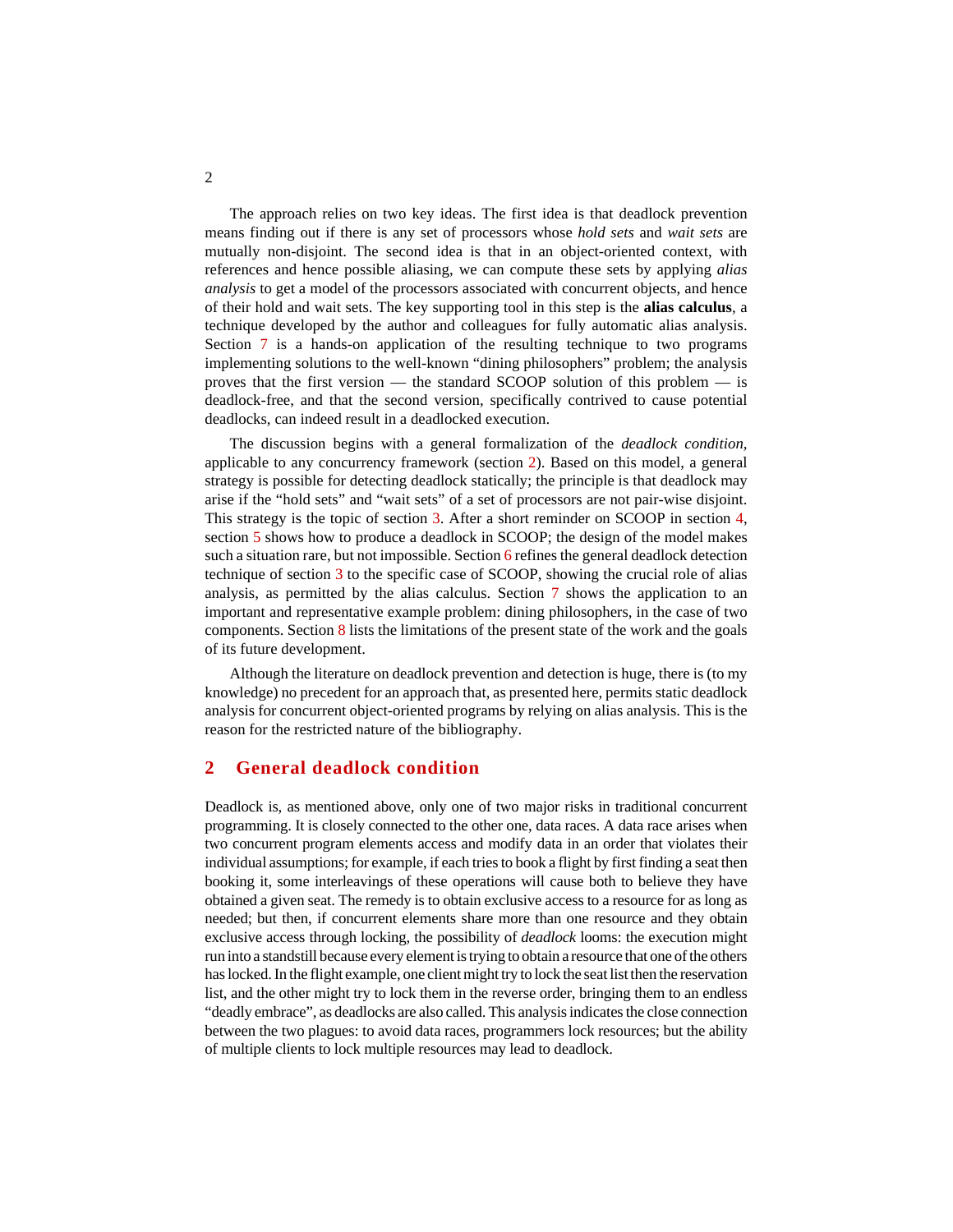The two problems are, however, of a different nature. One may blame data races on the low level of abstraction of the usual concurrent programming techniques (such as threading libraries with synchronizaation through semaphore[s\)](#page-3-1); the SCOOP model removes the risk of data races by requiring program elements to obtain exclusive access before using any shared resource. The key mechanism (section 4) is the SCOOP idiom for reserving *several* resources at once, moving the task of data race avoidance from the programmer to the SCOOP implementation. As a consequence, many deadlock cases disappear naturally. But, as we will see in detail, deadlock does remain possible, and is a harder problem to eliminate statically.

Ignoring SCOOP for the moment, we will now study under what general conditions deadlock can arise. The term "processor" will denote (as in SCOOP but without loss of generality) a mechanism able to execute *sequential* computations. Concurrency arises when more than one processor is at work. Processors can be of different kinds, hardware or software; a typical example is a *thread* as provided by modern operating systems.

The deadlock scheme considered here is the "Coffman deadlock", which assumes that two or more processors need exclusive access to two or more shared resources, and all seek to obtain it through locking. Deadlock arises if at some time during execution these processors become involved in a cycle, such that every one of them is seeking to lock a resource that is held by the next processor in the cycle. This is the usual informal definition, which we may formalize (without making the cycle explicit) as follows. There is a set *P* of processors and a set *R* of resources, both finite. For each processor *p*, at any execution time *t*, there are two disjoint sets of resources:

- *H* (*p*), the hold (or "has") set, containing resources that *p* has locked and not yet unlocked, and to which, as a result, it has exclusive access.
- *W(p)*, the wait (or "want") set, containing resources that *p* is trying, unsuccessfully so far, to lock.

(To avoid ambiguity, we may make the time explicit, writing  $W_t$  ( $p$ ) and  $W_t$  ( $p$ ).)

Deadlock arises between the processors in *P* when every one of them wants something that another has:

To get the usual cycle based presentation it suffices to start from an arbitrary processor *p* and follow the successive *p'* of the condition. Since *P* is finite the sequence is cyclic.

It is also useful to state the reverse condition, deadlock-freedom:

| $\exists p: P \,   \, \forall p: P \,   \, W(p) \cap H(p') = \varnothing$ | -- Progress condition |
|---------------------------------------------------------------------------|-----------------------|
|---------------------------------------------------------------------------|-----------------------|

This condition holds in particular when  $W(p)$  is empty, that is to say,  $p$  is progressing normally and not waiting for any resource. It also holds if every processor only ever needs one resource at a time, formally expressed as  $\forall p: P \mid H(p) \neq \emptyset \Rightarrow W(p) = \emptyset$ : in that case, if the deadlock condition held, the cyclic sequence obtained by the above construction would consist of processors for which neither *H* nor *W* is empty, which contradicts this assumption.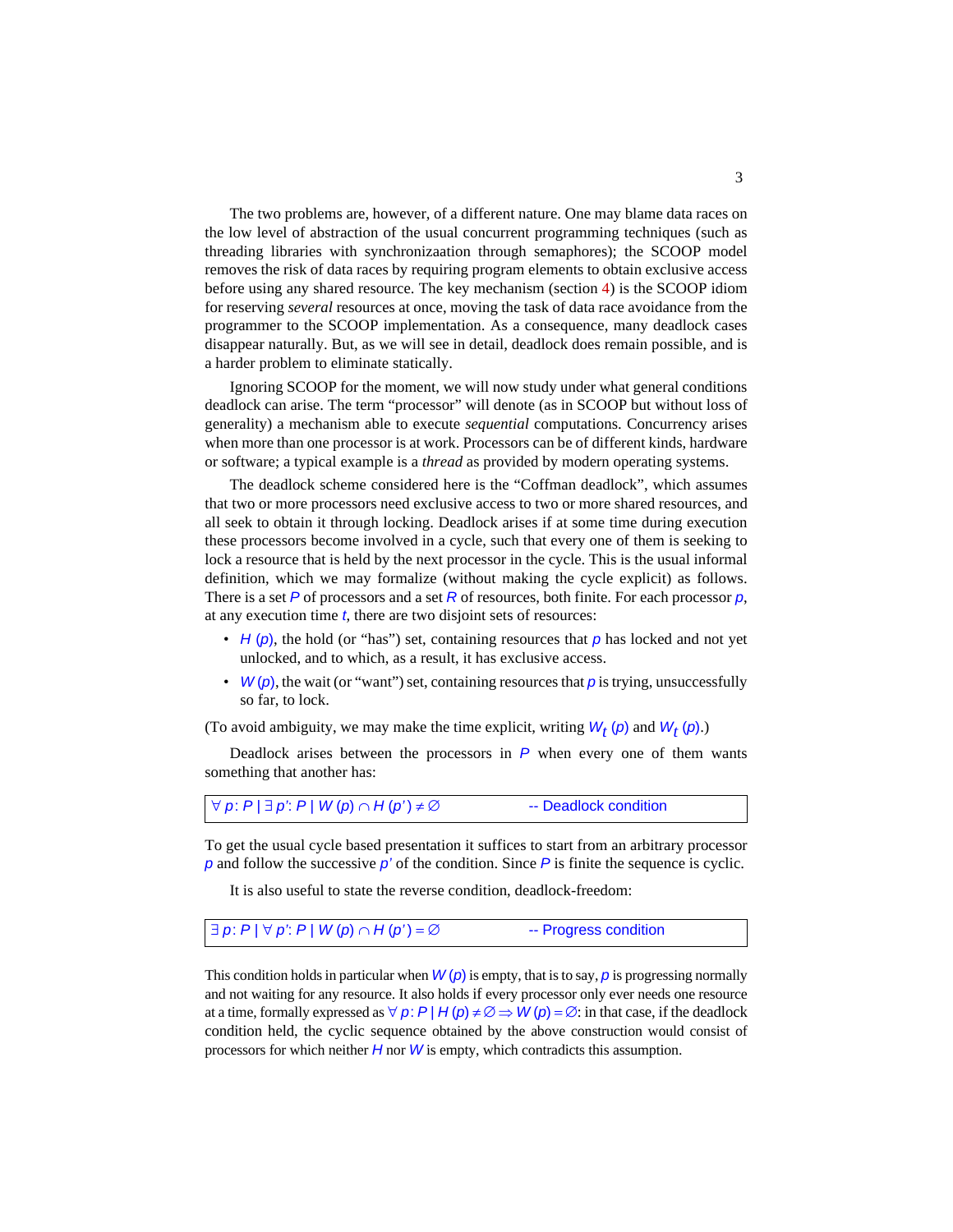## <span id="page-3-0"></span>**3 Deadlock prevention strategy**

The preceding analysis leads to a general strategy for statically detecting possible deadlocks. The strategy as presented here applies to any concurrency model; the next section will describe its application to the specific case of SCOOP.

Two observations are necessary to evaluate programs for their susceptibility to the deadlock condition. First, the condition refers to processors; but processors may only be known at run time. We need to transpose the reasoning to what we can analyze statically: positions in the program text. It suffices to extend the notations *H* (*p*) and *W* (*p*) to *p* denoting a program position; they denote the run-time hold and wait sets of any processor whose execution reaches position *p*.

The second observation is that it is only necessary to evaluate the condition at "locking positions": program points that contain an instruction that tries to lock a resource. Locking positions mark where deadlock can occur.

The general strategy, then, is to develop techniques for:

- 1 Estimating the *H* and *W* sets of any locking position. (The technique may be more general, and yield these sets for any program position.)
- 2 Estimating, for every locking position *lp*1, the set of its "*simultaneous*" positions: all locking positions *lp*2 such that during execution a processor may reach *lp*1 and another *lp*2 at the same time. Note that *lp*1 and *lp*2 may be the same position if several processors execute the same code.
- 3 Computing *W* (*lp*1) ∩ *H* (*lp*2) for every simultaneous pair [*lp*1, *lp*2].

The progress condition holds if this intersection [is](#page-0-0) empty for at least one pair.

For the first two steps, the strategy "estimates" the result since it may not be possible to determine them exactly. As noted in section 1, an estimation should normally be an over-approximation, as accurate as possible.

<span id="page-3-1"></span>The implementation of these two steps, and the precision of the estimation, depend on the concurrency model. We now come to the application to a specific model, SCOOP.

### **4 SCOOP basics**

The SCOOP model simplifies the framework developed above. "Processor" is a central notion in SCOOP, and is general enough to subsume the concept of resource.

SCOOP closely connects the concurrency architecture with the object-oriented architecture of a system, through the rule that every object has an associated processor, its *handler*, which is responsible for all operations on the object (all calls of the form *<sup>x</sup>*.*<sup>r</sup>* (…) where *r* is attached to the object). The result is a partitioning of the object space into a number of regions, each associated with a handling processor: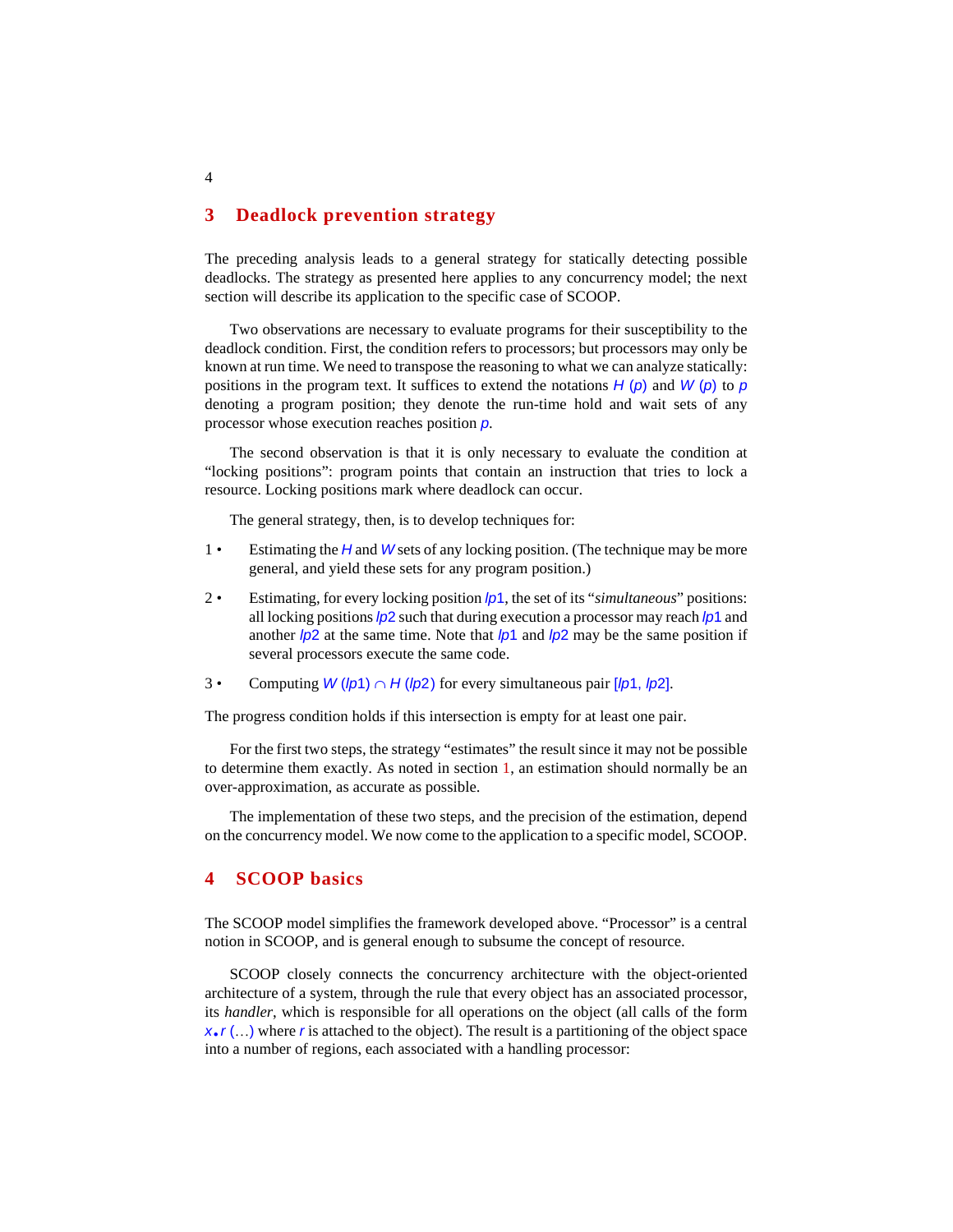

In the figure, the object OA has a field *x*, attached (at a particular time during execution) to an object OB in another region. A call *x*.*r* (…) issued by the processor of region <sup>A</sup> (handler of OA) will be executed by the processor of region B (handler of OB).

Such a call applied to a separate object is (in the case of a procedure, rather than a function) **asynchronous**: it does not block the *A* processor. To reflect this property, a variable such as *x* that may represent objects in another region must be declared **separate**. But  $x \cdot r$  (...) is only permitted if the processor executing this operation has obtained exclusive access to the object. The basic way to achieve exclusive access is through a procedure call with *x* as argument. More generally, a routine with header

```
r (x: separate T; y: separate U; …)
```
will guarantee exclusive access to the separate arguments for the duration of the execution of  $\vec{r}$ 's body. A call  $\vec{r}$  ( $\vec{a}$ ,  $\vec{b}$ , ...) may as a consequence have to wait until it has obtained exclusive access to the objects attached to *a*, *b*, …. This is how SCOOP gets rid of data races: if you need a resource, or any number of resources, you must first obtain exclusive access to them; so a program element cannot invalidate another's assumption by messing up with shared resources.

If at the time of such a call one of the actual arguments, for example *a*, is already accessible under exclusive access, perhaps because *a* is a formal argument of the routine in which the call appears, this exclusive access is transferred to *r*, under "lock passing", for the duration of its execution.

As an example of simultaneous reservation of multiple resources, the following code implements the "dining philosophers" scheme. Two classes are involved, *FORK* and *PHILOSOPHER*. All we need from a fork is the ability to help us eat:

```
class FORK feature
    use do …Use the fork to eat …end
end
```
The creation procedure (constructor) *make* of class *PHILOSOPHER* gives a philosopher a left and a right forks, represented as separate objects. The procedure *live*  capture a philosopher's behavior:

```
class PHILOSOPHER create make feature
    left, right: separate FORK
```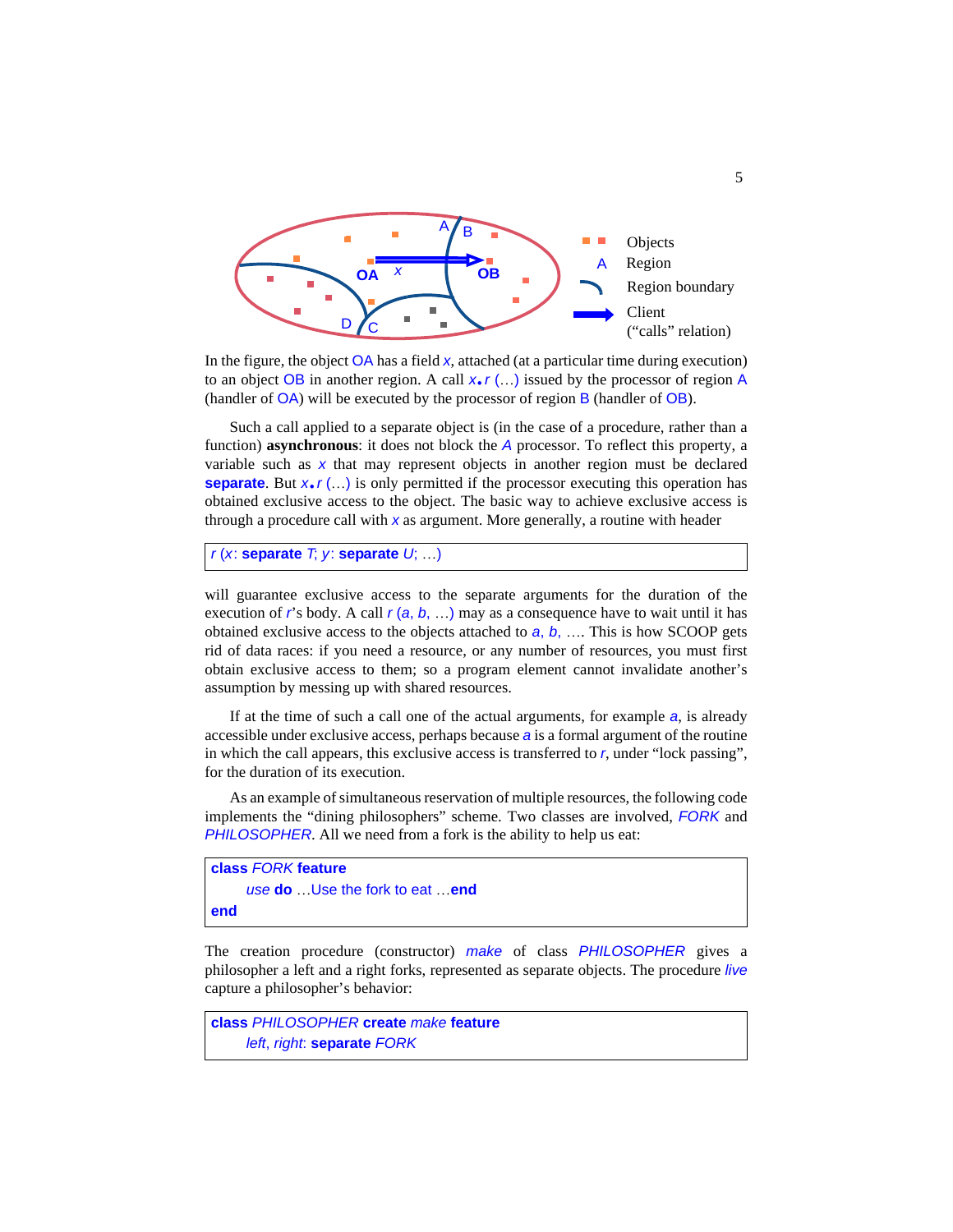

The key element is the highlighted call *eat* (*left*, *right* ) which, by virtue of the basic SCOOP processor reservation mechanism, obtains exclusive access to the two forks. No other synchronization operation is necessary. The classical problems of securing multiple resources without risking deadlock or starvation are no longer the application programmer's business; the SCOOP implementation handles them.

To set everything going we may use — in the illustrative case of two philosophers and two forks — the following "root" class. (The class text is supporting code, with no particularly deep concepts, but needed for the example analysis of the next sections):

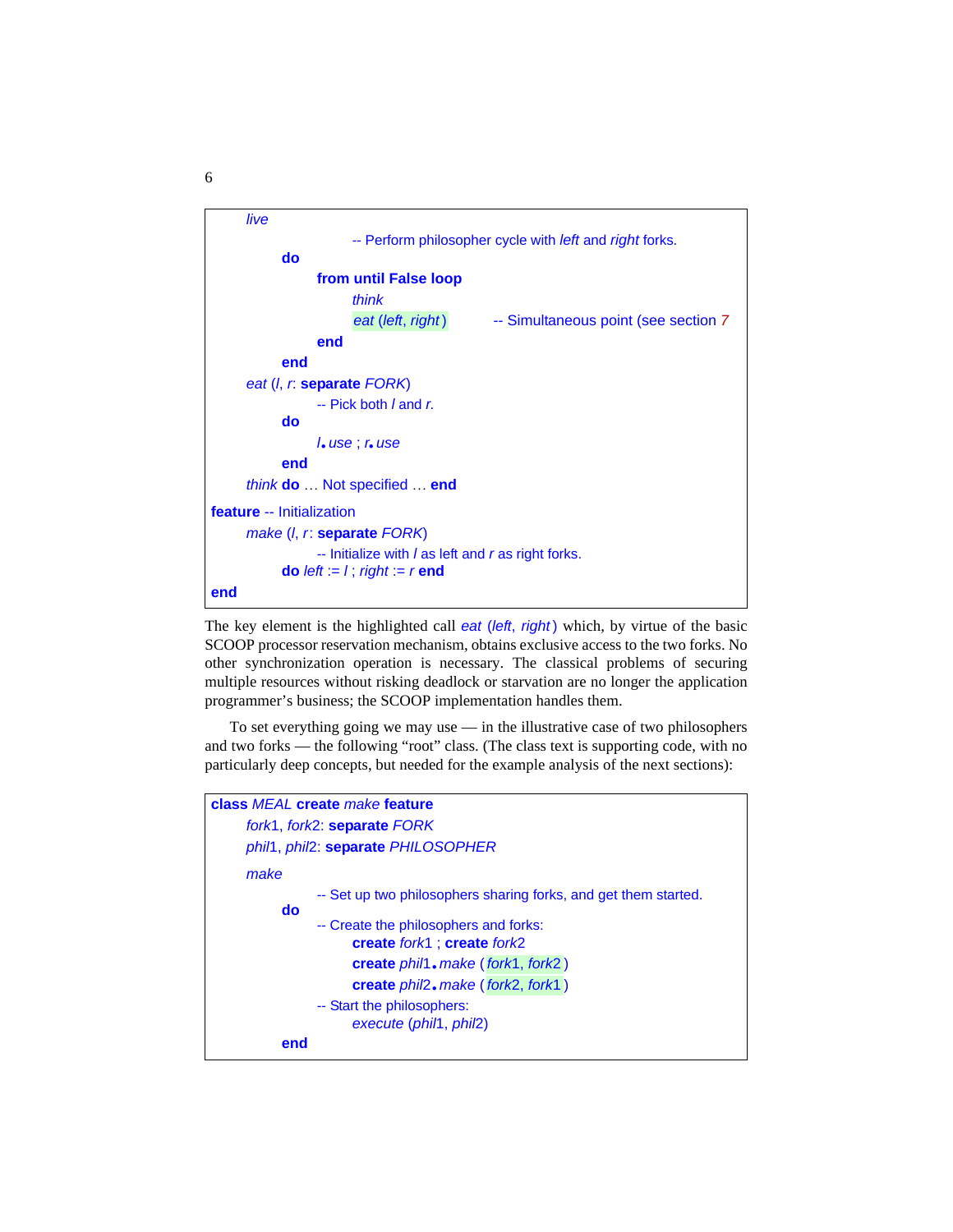```
feature {NONE} 
     execute (p1, p2: separate PHILOSOPHER)
               -- Perform both philosophers' lives.
          do
                     p1.live
                     p2.live
          end
end
```
The creation instructions for the philosophers reverse the "left" and "right" role for the two forks. It would not be possible to merge the creation procedure *make* with *execute*  since it needs to perform calls such as *p*1.*live* on attached targets, requiring exclusive access to the corresponding objects; so we first need the creation instructions in *make* to create these objects, then *execute* to work on them.

In the version above, *make* does call *execute*, so that creating a meal object (**create** *<sup>m</sup>*.*make*) is enough to trigger a full system execution. As a result, *execute* is secret (private), as specified by **feature** {*NONE*}. It would also be possible to separate the two parts, removing the call to *execute* in *make* and declaring *execute* public.

The illustrated constructs are the main components of the SCOOP concurrency model. They suffice for the rest of the presentation, but for completeness it is useful to list the other properties which together with them make up all of SCOOP:

- A separate call on a *query* (function or attribute, returning a result), as in the assignment  $y = x \cdot f(...)$  is, unlike a call to a *procedure*, synchronous: since the execution needs the value, it will wait until *f* has terminated. Waiting on the result of a query is the SCOOP mechanism for re-synchronizing after an asynchronous call.
- A routine precondition of the form **require** *<sup>x</sup>*.*some\_condition*, where *x* is a separate formal argument of the routine, will cause the execution of the routine's body to wait until the condition is satisfied. This is the SCOOP mechanism for condition synchronization.
- To work on separate targets, a program element must have exclusive access to them. The usual way to obtain it is to pass the targets as arguments to a routine, as in *execute* (*phil*1, *phil*2). If *execute* is not available separately from *make*, it is possible to avoid writing *execute* altogether and replace the call *execute* (*phil*1, *phil*2) by the "inline separate" construct

```
separate phil1 as p1, phil2 as p2 do
     p1.live ; p2.live
end
```
with the same effect of guaranteeing exclusive access to *phil*1 and *phil*2 under the local names *p*1 and *p*2. Inline separate avoids the writing of wrapper routines for the sole purpose of performing simple operations on separate targets. The rest of the discussion will use explicit wrapping, with no loss of generality since object reservation and access has the same semantics with inline separate as with wrapping.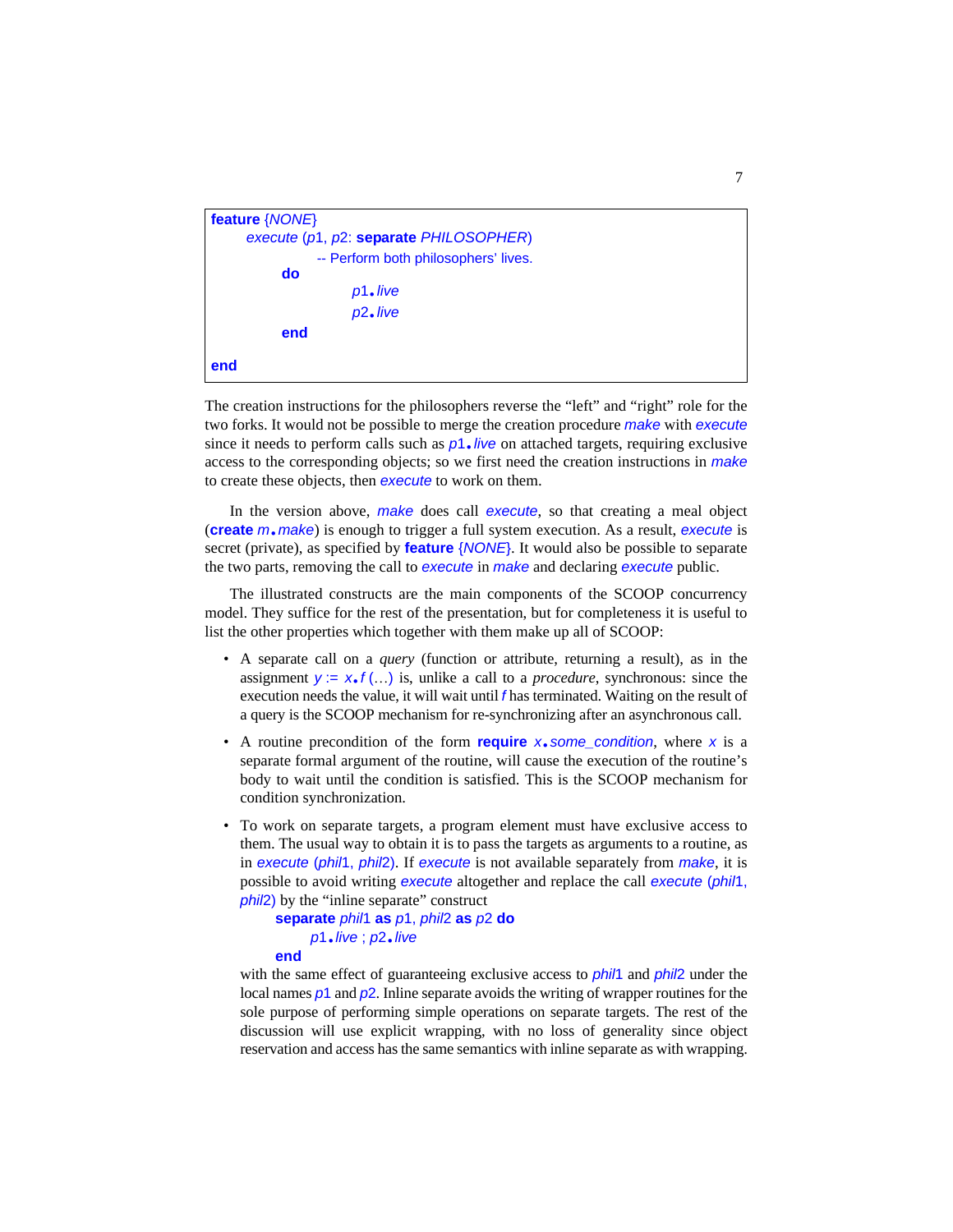# <span id="page-7-0"></span>**5 Deadlock in SCOOP**

To discuss deadlock in the SCOOP context, we do not need to distinguish between processors and resources as in the general model introduced at the beginning of this discussion. As illustrated by philosophers and forks, the notion of processor covers resources as well. A resource is an object; exclusive access to it means exclusive access to its handling processor. This unification of concepts significantly simplifies the problem.

In the practice of SCOOP programming, many deadlock risks disappear thanks to SCOOP's signature mechanism of reserving several separate targets at once by passing them as arguments to a routine (or, equivalently, using an inline separate). The most common case of deadlock other approaches arises when *p* and *q* both want to reserve *r* and *s*, but attempt to lock them in reverse order, ending up with *p* having *r* and wanting *s* while *q* has *s* and wants *r*. In SCOOP they will both execute *some\_routine* (*r*, *s*); each will proceed when it gets both. No deadlock is possible. (In addition the SCOOP implementation guarantees fairness.)

Unfortunately, even though deadlock will not normally arise in proper use of SCOOP, it remains a distinct theoretical possibility. It is in fact easy to construct examples of programs that may deadlock, such as the following variant of the dining philosophers solution. The correct eating procedure in *PHILOSOPHER*, repeated here for convenience, is

```
eat (l, r: separate FORK)
           -- Pick both l and r.
     do
           l.use r.use
     end
```
Now consider the following:

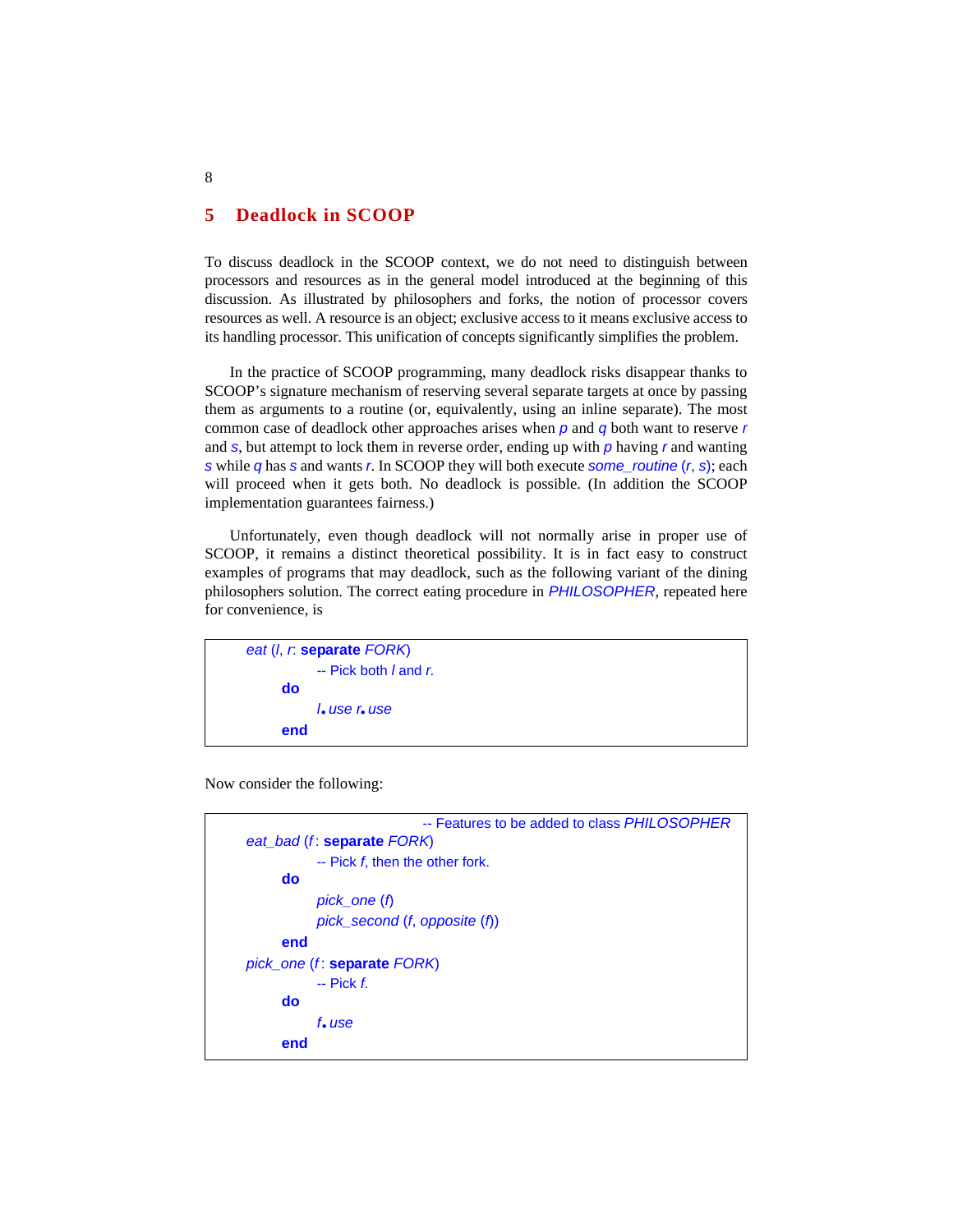

and replace the key call **eat (***left***,** *right***)** in procedure *live* by eat\_bad (*left*) (or *eat\_bad* (*right*)).

The need for procedure *pick\_second* comes from the assumptions of the dining philosophers problem: if we replaced the second instruction of *eat\_bad* with just *pick\_one* (*opposite* (*f*)), no deadlock would arise, but we would violate the basic condition that a philosopher requires access to both forks at once. The first argument of *pick\_second* serves to maintain hold on the first fork.

If this scheme seems convoluted it is precisely because deadlock does not naturally arise in ordinary SCOOP style. With this version, however, classic dining-philosophers deadlock is possible, with a run-time scenario such as this: *eat\_bad* for *phil*1 executes *pick\_one* (*fork*1); *eat\_bad* for *phil*2 executes *pick\_one* (*fork*2); then the first *eat\_bad*  tries to execute *pick\_second* (*fork*1, *fork*2) and waits because *phil*2 holds *fork*2; but the second processor is also stuck, trying to execute *pic[k\\_](#page-1-0)second* (*fork*2, *fork*1) while *phil*1 holds *fork*1.

At this stage the deadlock condition of section 2 holds. Identifying each processor by the program name of an object it handles:

- $H(phi/1) = {fork1}$
- $W(\text{phil1}) = \{\text{fork2}\}\$
- $H (phi2) = {fork2}$
- $W(\text{phi12}) = \{\text{fork1}\}\$
- <span id="page-8-0"></span>• Hence both *H* (*phil*1)  $\cap$  *W* (*phil*2)  $\neq$   $\emptyset$  and *H* (*phil*2)  $\cap$  *W* (*phil*1)  $\neq$   $\emptyset$ .

### **6 The SCOOP deadl[oc](#page-3-0)k detection rule**

To apply the strategy of section 3, we must:

- Find which pairs of locking positions are "simultaneous" (that is to say, might be executed concurrently).
- For every such pair [*lp*, *lp'* ] compute the hold and wait sets of *lp* and *lp'*.
- Find out if all the intersections  $H(\mathsf{I}p) \cap W(\mathsf{I}p')$  are non-empty.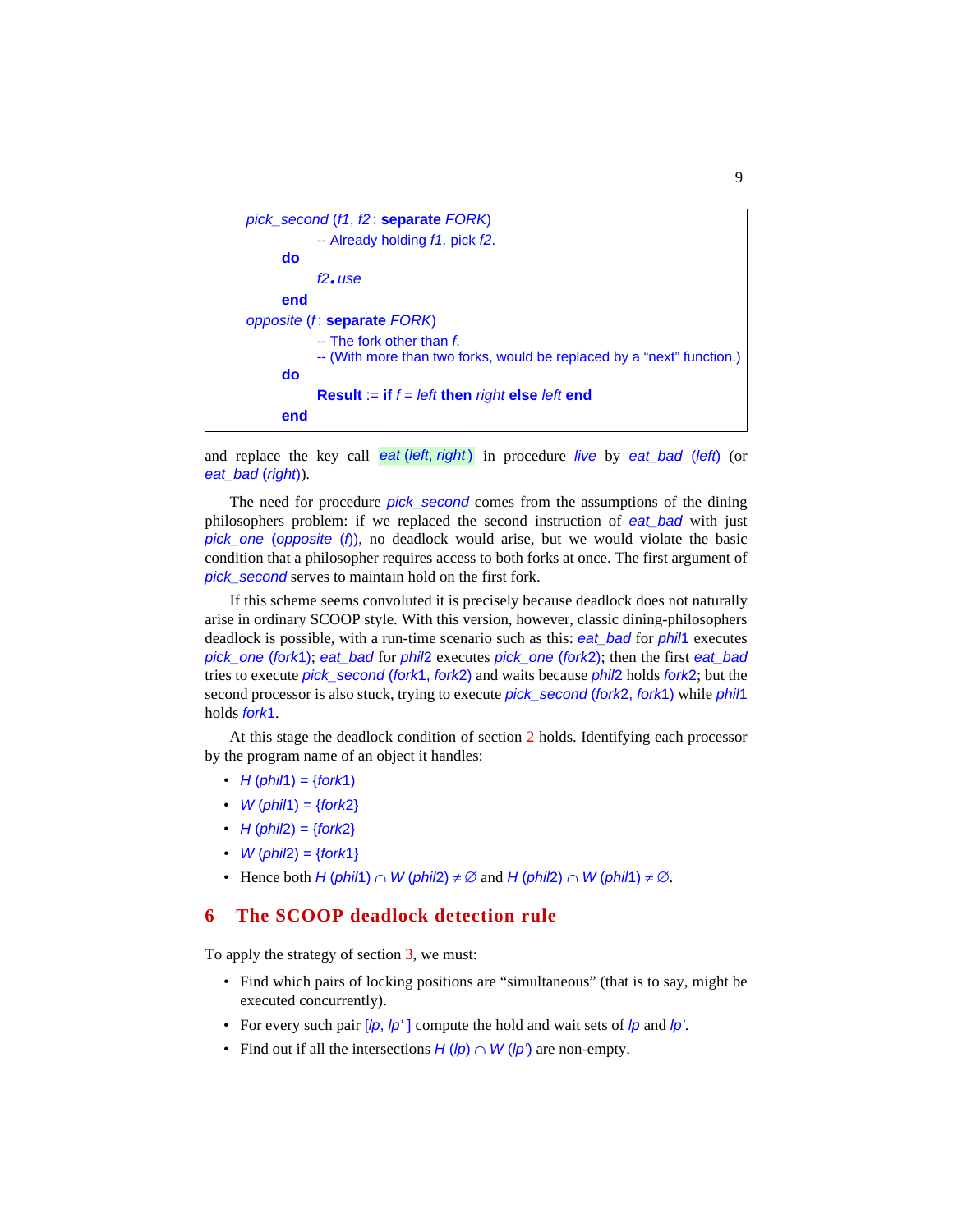In the SCOOP context, a locking position in SCOOP is a call  $r(a, b, \ldots)$  to a routine with separate arguments. (As noted, we ignore inline separate instructions, which can be handled in the same way.)

We can define instruction simultaneity thanks to the following auxiliary concepts. Two instructions in the same routine are "*siblings*" if their closest enclosing Compounds are the same or nested within one another. (In *i*1; **if** *c* **then** *i*2 *i*3 **else** *i*4 **end** *i*5, all instructions are siblings except for the pairs *i*2, *i*4 and *i*3, *i*4.) In addition, a routine appearing in a loop is its own sibling. The "*dependents*" of a routine *r*, or a call to that routine, are *r* itself and all the routines that it may call directly or indirectly. A qualified call  $x, r$  (...) is "*separate*"if its target *x* is separate. Then two instructions *i*1 and *i*2 are simultaneous if *i*1 is in a dependent of a separate call *c*, and *i*2 is in a dependent of a sibling of *c*. For example in

| $sep.r($ ) | -- Where sep is separate          |
|------------|-----------------------------------|
|            |                                   |
| $X.S($     | -- Where x may be separate or not |

both *i*1 and *i*2 are simultaneous with all the instructions of *r*, *s* and their dependents.

Now the hold and wait sets. For an entity  $x$  in the program (formal argument, local variable, attribute) let <*x*> be the handler of the object attached to *x*. The notation generalizes to lists: <*l*> is the set of handlers of all the elements of a list *l*. Let **Current** denote the current object ("this"). Then:

| For a call c with separate actual arguments <i>actuals</i> , appearing in a routine with sep- |
|-----------------------------------------------------------------------------------------------|
| arate formal arguments <i>formals</i> :                                                       |
| • $H(c) = \langle$ <b>Current</b> $> \cup \langle$ <i>- Formals</i>                           |
| • $W(c) = Actuals$                                                                            |

The call *c* (like any instruction in the same routine) holds the handler of the current object and the handlers of all the formal arguments of the enclosing routine. To proceed, *c* requires exclusive access to the handlers of actual arguments. This property applies both to a synchronous call, such as an unqualified call *r* (*Actuals*), for which the execution will not proceed until it has executed the body of *r*, and to an asynchronous call of the form *sep*.*r* (*Actuals*) for which the execution does not need to wait for *r* to complete or even to start, but does need to obtain exclusive access to the arguments.

The *W* rule ignores lock passing. To avoid the loss of generality, we may fictitiously extend the formal argument list of a routine with the separate arguments of its callers, although a more direct technique is desirable. The example discussed below does not involve lock passing.

To apply these rules, we need a way to determine the handler <*s*> of any separate entity *s*. More precisely, since the goal is to determine whether intersections of processor sets are empty, we need to determine whether <*s*> and <*t*> can be the same for two entities. This will be the case if *t* is aliased to *s*, or to *s*.*x* where *x* is a non-separate field of *s* (so that *s*.*x* has the same handler as *s*). This observation highlights *alias analysis* as the core task of deadlock analysis in an object-oriented concurrency framework.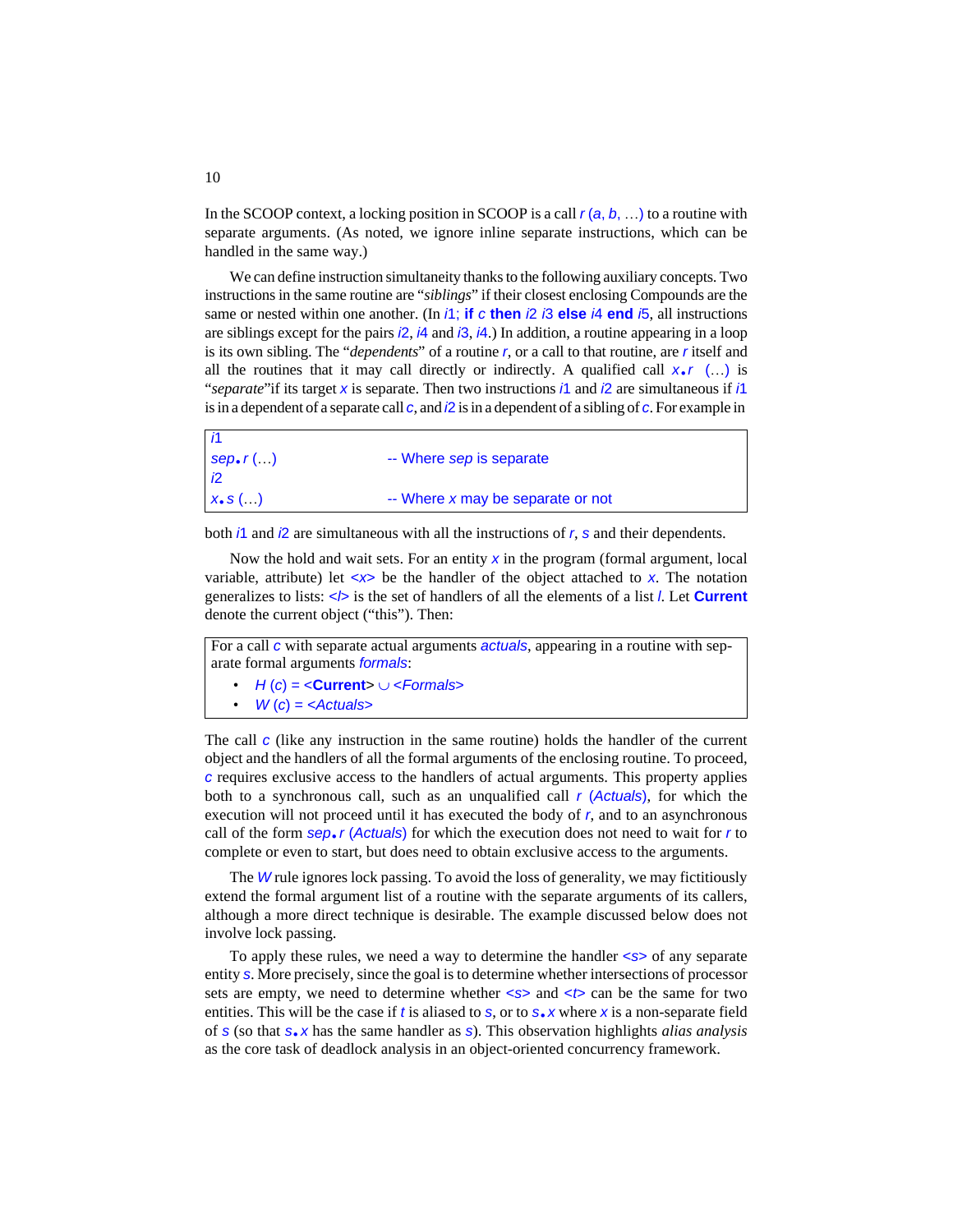Previous work [5] [2] has introduced an **alias calculus**. The calculus is a set of rules for computing statically, at any program point in the context of an object-oriented language with references, the *alias relation*: the set of pairs of expressions that may, be aliased when execution reaches that point. (Two expressions denoting references are aliased if they are attached to the same object.)

The rules of the alias calculus give, for every kind *c* of construct in the programming language and any a[lias](#page-13-3) relation  $ar$ , the value of  $ar \rightarrow cr$ : the alias relation that will hold after execution of *c* if *r* held before. For example,  $ar \rightarrow (c1; c2) = (ar \rightarrow c1) \rightarrow c2$ . The reader may consult [2] for the full list of rules. (As may be expected, the alias relation computed by these rules is usually an over-approximation of the aliasings that may actually exist at execution time.) The present discussion assumes that we do have the alias calculus at our disposal. For the purpose of alias analysis, we add *s*.*x* to the aliases of *s* for all non-separate *x*.

In this framework, the above rule for computing the hold and wait sets becomes:

For a call *c* with separate actual arguments *actuals*, appearing in a routine with separate formal arguments *formals*:

- *H* (*c*) = *aliases* ({**Current**} ∪ *Formals*)
- *W* (*c*) = *aliases* (*Actuals*)

where *aliases* (*e*) is the set of expressions possibly aliased to *e* at the given program position. In this formulation, the *H* and *W* sets contain program expressions rather than the actual processors; the expressions act as proxies for these processors. Such an abstraction is necessary in any case since the processors only become known at execution time.

Deadlock analysis then reduces to the following steps.

Deadlock analysis strategy:

- Determine all pairs [*c1*, *c2*] of simultaneous calls with separate arguments.
- For all calls *c* involved, determine *H* (*c*) and *W* (*c*) according to the rule above, applying aliasing as necessary.
- <span id="page-10-0"></span>Determine if all  $H(c1) \cap W(c2)$  are non-empty.

### **7 Example application**

The following scenario illustrates deadlock analysis on the two-dining-philosophers example presented earlier.

The alias relations at each stage, resulting from the alias calculus, are assumed to come from automatic alias analysis.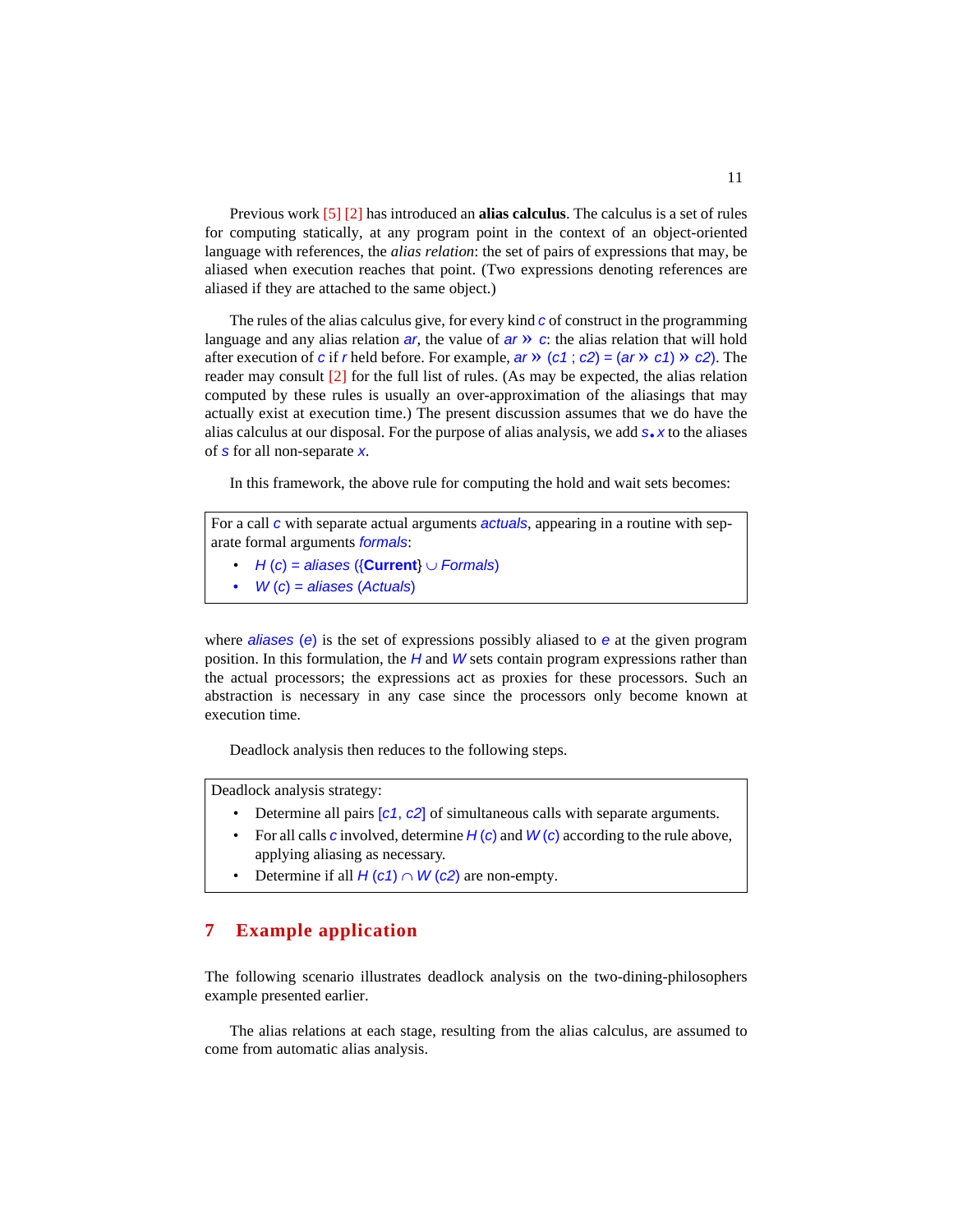[In](#page-13-4) expressing these relations, we need the concept of *negative variable*, introduced in [6] to handle the changes of coordinates that characterize object-oriented programming. To understand this notion assume that *a* is aliased to *b*:



The alias relation is, in the notation of [5],  $\overline{a}$ ,  $\overline{b}$ , meaning that it contains the pair  $[a, b]$ and the symmetric pair [*b*, *a*] (an alias relation is symmetric). Also, *a* and *b* are their own aliases, but for economy we never explicitly include pairs [*x*, *x*] in an alias relation, keeping it irreflexive by convention.

At this point the program executes a qualified call *x*.*r* (…). The routine *r* may change the aliasing situation; but to determine these changes we cannot apply the alias calculus rules to the original relation  $\overline{a}$ ,  $\overline{b}$  since  $\overline{a}$  and  $\overline{b}$  are fields of the original object calculus rules to the original relation  $\vec{a}$ ,  $\vec{b}$  since  $\vec{a}$  and  $\vec{b}$  are riefus of the original object  $\vec{b}$  and mean nothing for the target object  $\vec{b}$ . The relation of interest is  $\vec{x'}$ .  $(\vec{a}, \vec{b})$ by distributivity to  $\overline{x'}.a, \overline{x'}.b$ . Here  $\overline{x'}$ , the "negation" of  $\overline{x}$ , represents a back-reference by distributivity to  $\overline{x'}.a, \overline{x'}.b$ . Here  $\overline{x'}$ , the "negation" of  $\overline{x}$ , represents a back-reference to the caller as illustrated below. This reference need not exist in the implementation but is necessary for the alias computation. If *ar* is the alias relation obtained by the alias calculus at the end of the body of *ar*, then the result for the caller is *x*.*ar*, where any *x'*  will cancel itself out with  $x \text{ since } x \cdot x' =$  **Current** and **Current**.  $e = e$  for any  $e$ .



Let us now consider the deadlock analysis of the preceding section to the two versions of the dining philosopher program. In the first version, the relevant simultaneous pair is the call eat (left, right), paired with itself (since it is in a loop), in the routine *live*. Prior to aliasing, the hold and wait sets, seen from the philosopher object, are:

- $H = \{Current\}$
- $W = \{left, right, right\}$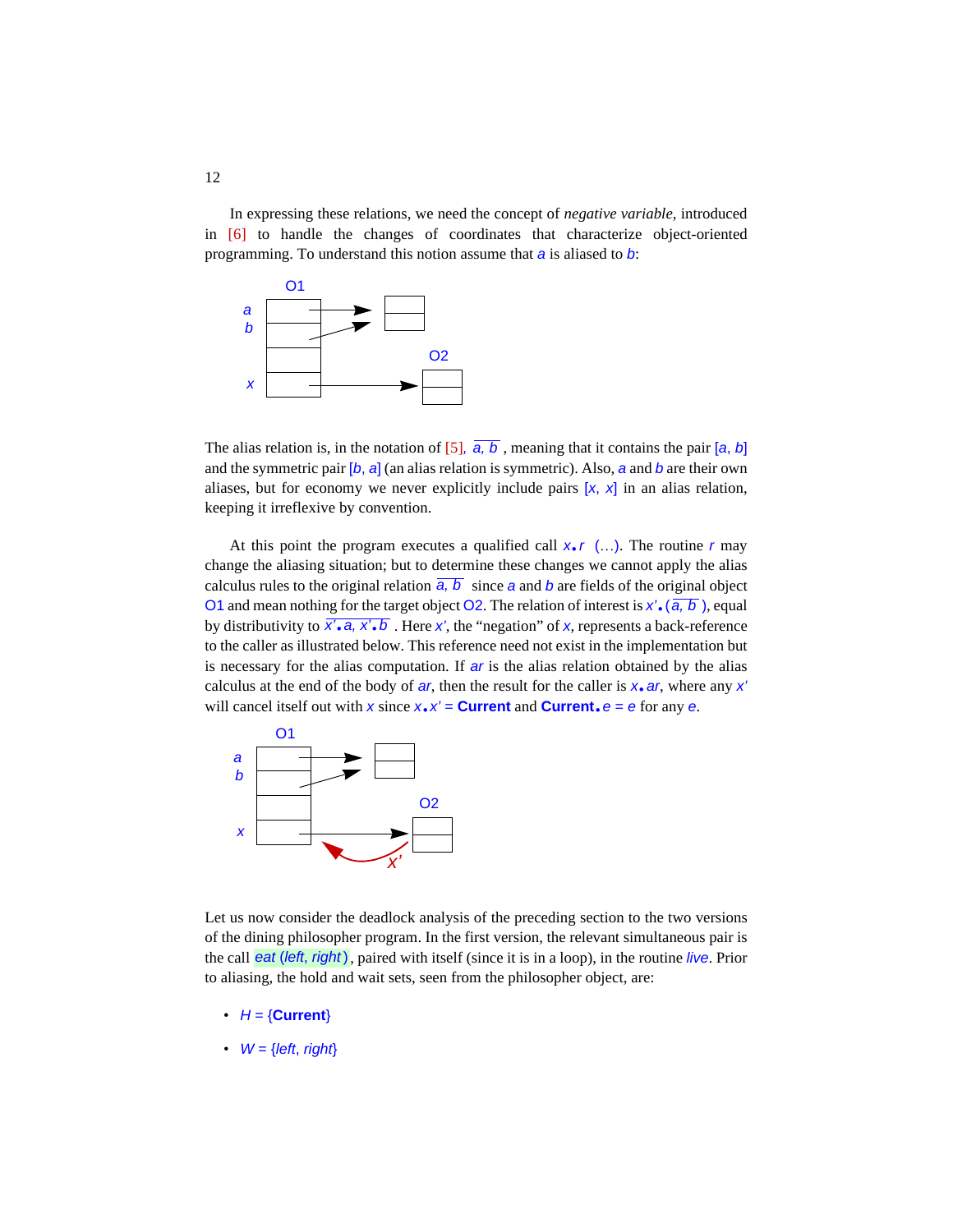Considering both calls to *live*, the reference structure is the following:



The top node is the root object, of type *MEAL*; the middle nodes are philosopher objects; the bottom nodes are fork objects. Through alias completion we get:

- *<sup>H</sup>*<sup>=</sup> {**Current**, *p1'*.*phil1*, *p1'*.*p1*}
- *<sup>W</sup>*<sup>=</sup> {*left*, *right, p1'*.*fork1, p2'*.*fork2*}

The intersection of these sets is empty: no deadlock. Now consider the version using *eat\_bad* (*left*) instead of *eat* (*left*, *right*). The sets at the point of the call to *pick\_second* in *eat\_bad* are, at the *PHILOSOPHER* level and prior to alias completion:

- $H = \{Current, f\}$
- $W = \{left, right, right\}$

The reference structure is the same as above, plus aliasing of *f* to *left*:



Alias completion yields:

- *<sup>H</sup>*<sup>=</sup> {**Current**, , *p1'*.*phil1*, *p1'*.*p1*, , *left*, *p1'*.*fork1, p2'*.*fork2*} *f*
- $W = \{left, right, right, p1', fork1, p2', fork2, f\}$

Since *W* now includes *f*, aliased to *left*, the intersection is not empty, revealing the possibility of a deadlock.